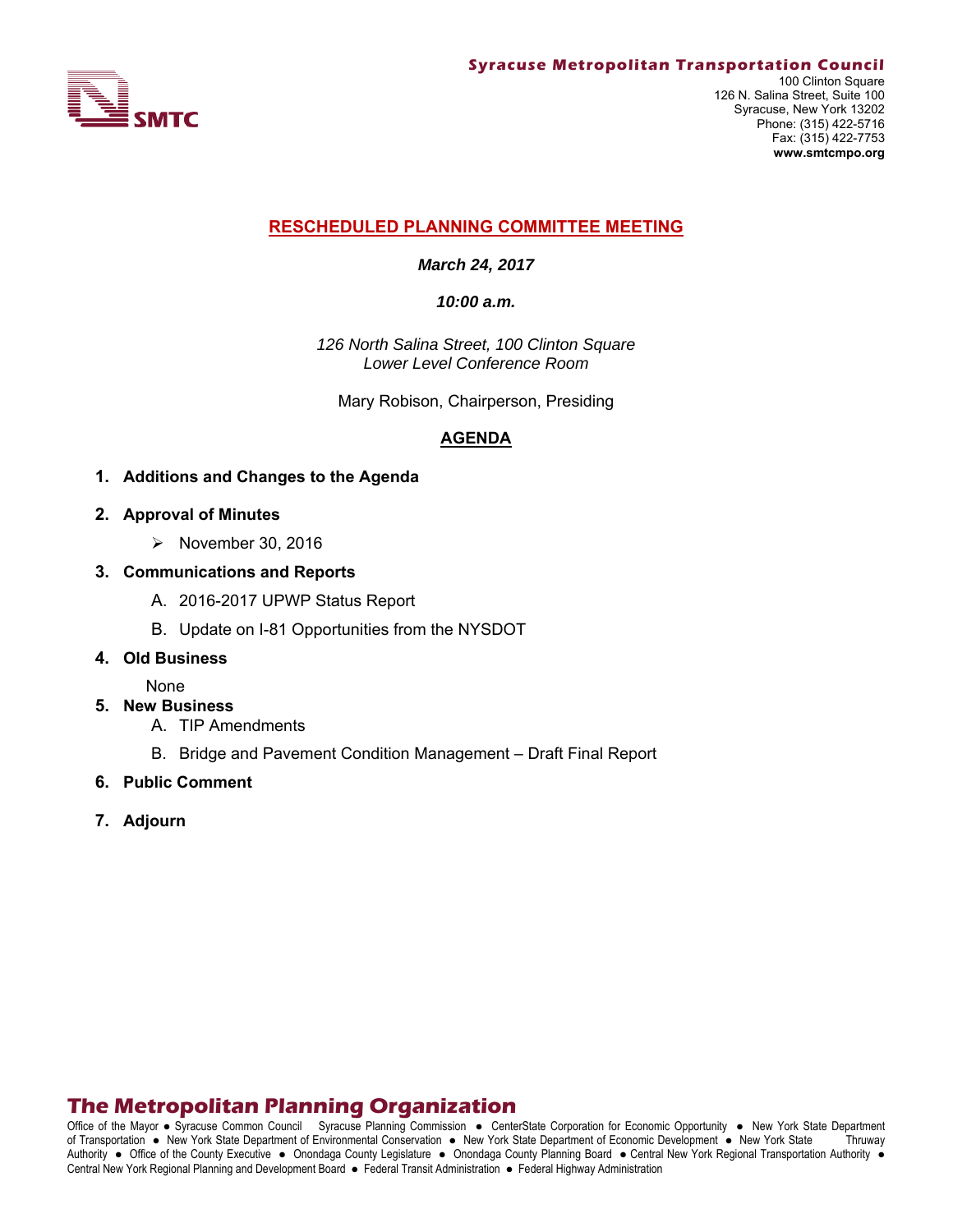# **SYRACUSE METROPOLITAN TRANSPORTATION COUNCIL**

### **MINUTES of the MARCH 24, 2017 PLANNING COMMITTEE MEETING**

#### **Voting Members Construction Construction Construction Construction Construction Construction Construction Construction Construction Construction Construction Construction Construction Construction Construction Constructio**

Mary Robison, Chair City of Syracuse David Bottar CNY Regional Planning and Development Board Megan Costa **Syracuse-Onondaga County Planning Agency** Mark Frechette NYS Department of Transportation Michael Jauck **NYS Thruway Authority** Ed Mueller CNY Regional Transportation Authority Pete O'Connor City of Syracuse DPW Nick Paro **Nick Paro County Legislature** Onondaga County Legislature Chris Rauber Onondaga County Department of Transportation Ben Sio CenterState CEO

### **Also Attending**

Allison Bodine, SOCPA; Jay Holbrook, NYS Thruway Authority; Diana Miller, NYSDOT; Kathleen O'Leary, NYSDOT

### **SMTC Staff**

James D'Agostino, Kevan Busa, Mario Colone, Andrew Frasier, Elizabeth Hassett, Kevin Kosakowski, and Patricia Wortley

#### **BUSINESS MEETING**

### **1. CALL TO ORDER**

Chairperson Robison called the meeting to order at 10:03 a.m. in the Lower Level Conference Room of the Syracuse Metropolitan Transportation Council. Following introductions, the meeting proceeded.

#### **2. APPROVAL OF MINUTES**

The Chairperson inquired if there were any changes to the November 30, 2016 minutes. Hearing none, the Chairperson called for a motion.

Mr. Rauber moved and Mr. O'Connor seconded approval of the minutes. Motion carried.

#### **3. COMMUNICATIONS AND REPORTS A. UPWP STATUS REPORT**

Mr. D'Agostino highlighted the following items: Under Public Participation, the Winter edition of the newsletter was sent out and staff has been taking part in a free training on web site design. For Federal Legislation, FAST Act policies are on hold with the new administration. Under GIS, staff was asked by the NYSDOT to present our Functional Classification process at the Highway Data Workshop. We have competed stormwater GIS mapping for the CNY RPDB. Under Bike/Ped Planning, staff is assisting with Cycle in the City. The Bridge and Pavement report is on today's agenda. Under Bike Safety Outreach, we have created PSA's. Spectrum (formerly TWC) will be helping broadcast the messages. The Executive Committee approved the cost (under \$5,000) at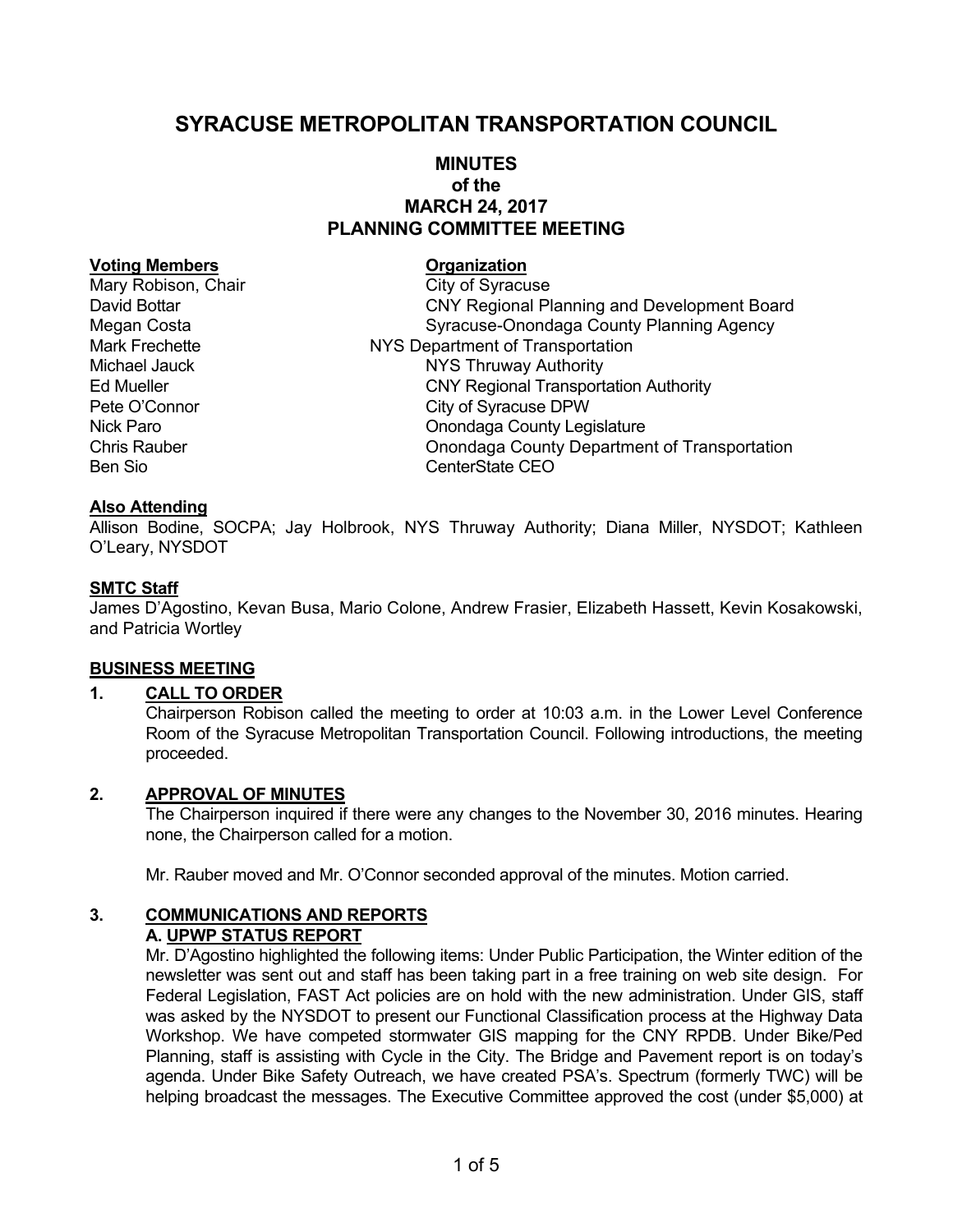their last meeting. A Work Link SAC meeting was held and the study is coming along well. SMART 1 stakeholder meetings were held in February. We are anticipating a public meeting in the fall.

Relative to Federal funding, FTA is scheduled to be taking a significant cut in the new draft budget - would eliminate small starts and TIGER funding. Mr. Frechette stated that FAA also had a big hit which would impact the Hancock Airport and Amtrak. Relative to the Centro Surveys, we are doing multiple surveys for Centro. Staff will be riding buses to survey riders. We sent a 10,000 piece mailing to non-riders. We held an Erie Blvd public meeting. The turnout was small, but we had a good meeting. The project will develop short-term recommendations for the corridor. The DeWitt and Camillus projects are coming along well. The Fayetteville study has been on a temporary hold in order to work on other projects. We are working on a Traffic Count project for the City and County. The City process is developed and counts will begin once the weather improves. Staff will be meeting with the County. The Jamesville study will be presented at the next meeting. The Skaneateles project is progressing fine. The TIP is being maintained and several amendments are on today's agenda.

### **B. UPDATE ON I-81 OPPORTUNITES FROM THE NYSDOT**

Mr. D'Agostino stated that at every meeting we have the NYSDOT provide an update on their I-81 efforts. Mr. Frechette stated at the last Planning Committee meeting, at that point in time the NYSDOT was completing their neighborhood engagement. They were attempting to move forward with the most viable alternative. He cited the alternatives: No Build; Viaduct Replacement; and the Community Grid. They were also trying to discard 3 new tunnel solutions. The tunnel was going to be part of the DEIS process. He reviewed the locations of the suburban neighborhood meetings. They were beneficial to educate the public as to where they were in the process. There was a lot of misconception relating to real estate. The meetings were educational for the DOT. They took the information back. They got a lot of push back on the missing links. The Department agreed to review the links. A lot of discussion about freight movement. They are working on it. A lot of discussion about travel times and pinch points.

Soon after the neighborhood meetings, the CNY-elected officials went to the Governor and asked for the tunnel option to be examined. WSP was hired by the Department to look at the tunnel option. They anticipate the information to come out this summer. The project is being managed out of Main Office DOT, not managed locally. It's a parallel track. They are looking at the viable alternatives. Northside committees were set up. Other leaders in the community became involved. They are trying to take a look at the Northside and understand what people are saying. There is a Southside engagement meeting on April 6. Holding one-on-one meetings. They have already met with Emergency Service Providers. They have talked to Centro and the SMTC about park and rides. They have met regarding parking impacts under the viaduct. They have had very good engagement with the county, city, and DEC on stormwater management. Think they have mechanisms as part of the construction to help with stormwater. The DEIS will not be released until the independent study is completed - anticipating summer time release.

Mr. Bottar inquired if this revised schedule impacts the 690 Teall/Beech project. Mr. Frechette stated that it does not. The consultant has been retained for the design build project. That project will start in the spring time. Mr. D'Agostino inquired when the final design will be identified. Mr. Frechette reviewed the process. The Chairperson inquired what spring meant. Mr. Frechette thought the work would start in April. Mr. Bottar stated that ultimately if the State decides on a tunnel for the I-81 project would that not impact the 690 project. Mr. Frechette stated the tunnel concept would occur west of the Teall/Beech. Anywhere two interstates cross you have to have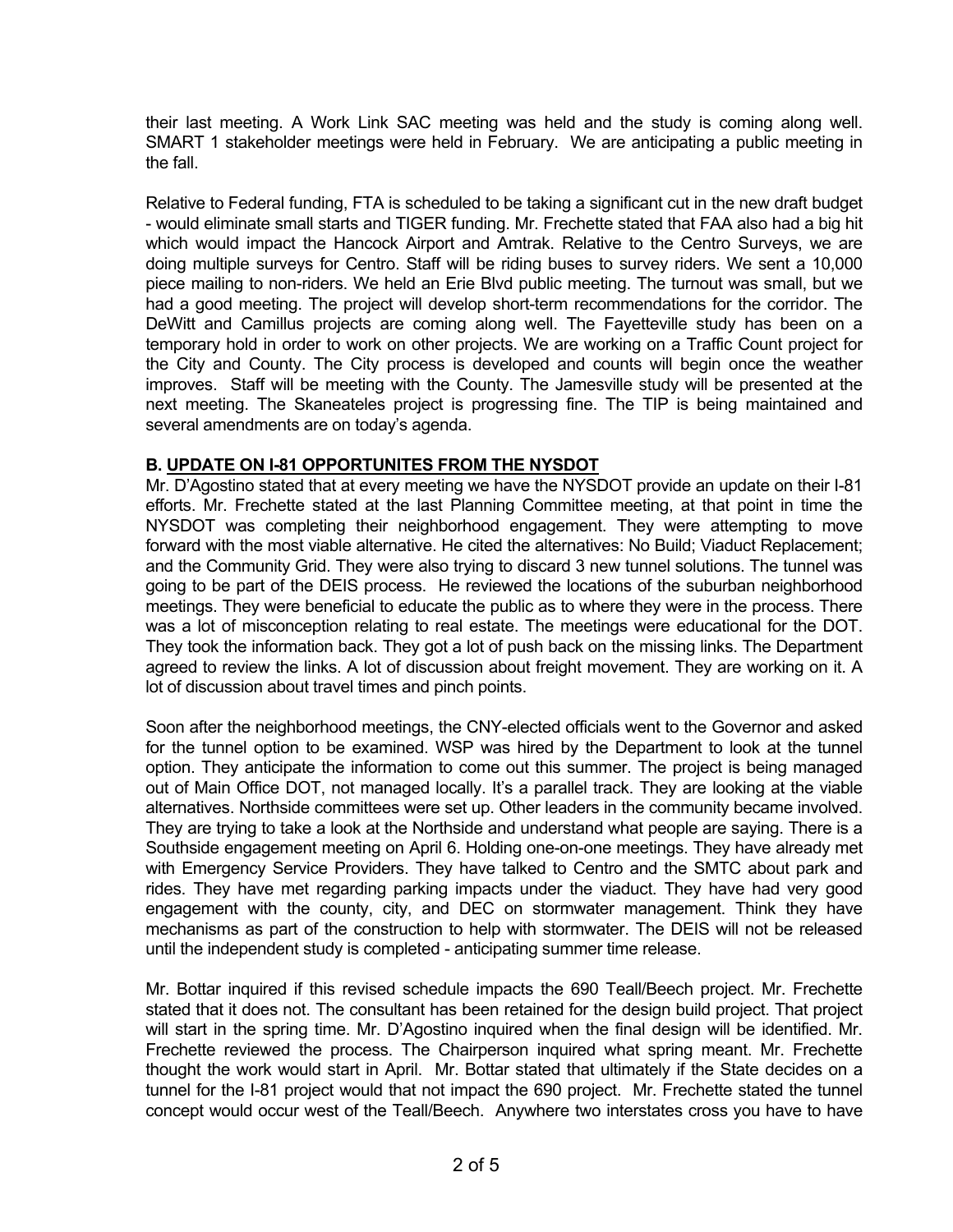connectivity. Discussion occurred about the two projects. Mr. Kerney inquired about the tunnel study being led out of Albany and if the Region is involved at all or it is all going on in Albany. Mr. Frechette stated that it's the latter. He stated that the request that came in was independent. It is a fresh look at depressed highways - no preconceived notions. He stated that community matters. He encouraged those present to provide their thoughts and comments.

Mr. D'Agostino stated he did not realize that the Region's work was so limited in the new project, and inquired if the work the SMTC did was already included. Mr. Frechette stated that the SMTC should send it in. The independent study is a study. If it is determined that one of these alternatives is viable that would have to go through the process that the Region is in right now. Mr. D'Agostino requested that all of the work that the SMTC did with public involvement be turned over to the new study. Mr. Frechette stated that the consultant's job is focused on coming up with a new concept that has the underground options as a solution. Public engagement is a part of that. The DOT does not want them reviewing eight years of previous work. They are just starting.

The Chairperson inquired about a public release for the 690 project. Mr. Frechette stated the contractor is making a presentation at an upcoming TNT meeting.

### **4. OLD BUSINESS**

None.

### **5. NEW BUSINESS**

### **A. TIP AMENDMENTS**

Mr. D'Agostino stated that following amendments are needed to the 2017-2021 TIP and Statewide TIP:

#### Deletion of project

PIN 393276 (Grade Crossing Improvement Program, FGLK, Auburn SEC Solvay, Onondaga County). Total cost \$292,000. Sponsor: New York State Department of Transportation (NYSDOT). Sponsor requests removal of project as work will be funded with non-federal funds and completed under an Onondaga County project.

#### Addition of projects

As part of Gov. Cuomo's Pedestrian Safety Action Plan announced in June 2016, the following 2 projects will be added to the TIP and STIP.

PIN 30PS01 (Pedestrian Safety Action Plan, Phase 1, Contract 1). Total cost \$1,876,000. Sponsor: NYSDOT. Project utilizing 100% HSIP funds in FFY 16/17 for improvements to pedestrian facilities at uncontrolled crosswalks and signalized intersections at several locations in the SMTC area. Mr. D'Agostino stated that an additional handout was provided today relative to this.

PIN 30PS02 (Pedestrian Safety Action Plan, Phase 1, Contract 2). Total cost \$1,154,000. Sponsor: NYSDOT. Project utilizing 100% HSIP funds in FFY 18/19.

As part of Gov. Cuomo's Bridge NY program administered by NYSDOT, the State is making funds available to rehabilitate and replace bridges and culverts statewide. The following bridge projects were selected by NYSDOT in January 2017 and will be added to the TIP and STIP.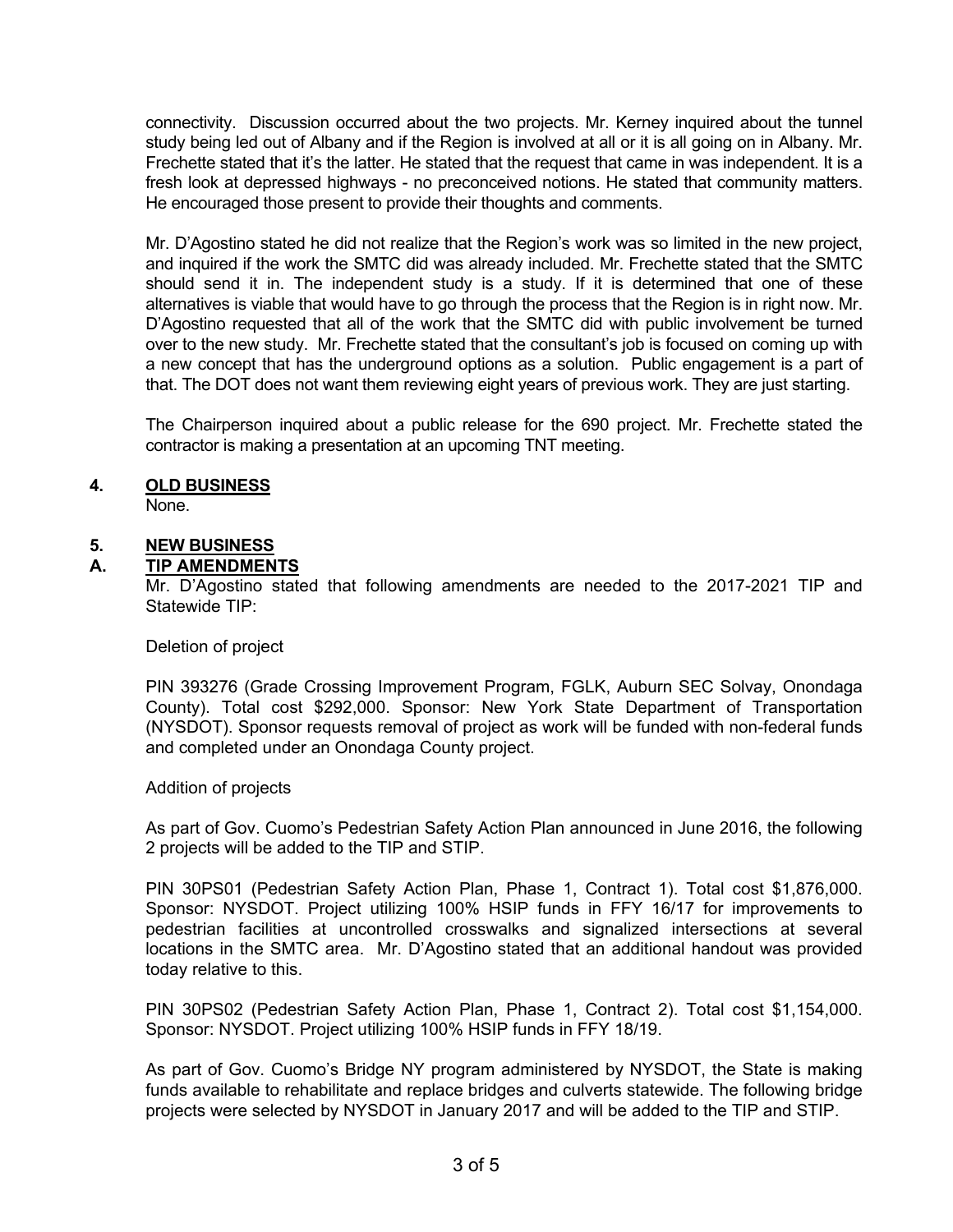PIN 3BNY02 (NYSDOT Bridge NY Rehabilitation and Replacement). Total Cost \$4,141,000.

Tallman St Bridge over Onondaga Creek, Deck Replacement. Total cost \$800,000;

West Onondaga St Bridge over Onondaga Creek, Bridge Rehabilitation. Total cost \$1,841,500;

Rt. 174 Bridge over Nine Mile Creek, Bridge Rehabilitation. Total cost \$1,500,000.

PIN 360342 (VPP Rt. 91, Rt. 20 to N of Coleman Hill Rd). Total cost \$1,100,000. Sponsor: NYSDOT. Offset from outside the SMTC area.

PIN 360373 (VPP Rt. 370, Raina Dr to Liverpool north Village Line). Total cost \$700,000. Sponsor: NYSDOT. Offset from outside the SMTC area.

Mr. Frechette spoke to improved pedestrian crossings. Most of the safety work is striping, signage, and making more safe crossings. They would like the projects in construction by summer time. He believes there is still HSIP funding on the TIP. Mr. D'Agostino stated there was. The State is doing an evaluation of every one of the intersections. A lot of field work this spring. Need to engage the city and county. Mr. Bottar inquired about safety, i.e. the Rt. 5/481 onramp, and how it was permissible to have a crosswalk going across the ramp. He stated you are encouraging walkers and bicyclists to cross a very dangerous area. Mr. Frechette state he believes the purpose of the project is to take a look at the areas. New signage could be added. It's trying to recognize there is a pedestrian crossing. Pedestrians always have the right-of-way. Mr. Kerney inquired why three areas were highlighted in blue. Ms. Miller stated those areas could be eligible for beacons. Ms. Costa inquired if municipalities had input into this list. Mr. D'Agostino stated the list was developed by DOT. Mr. Frechette stated there is talk about doing more. Mr. D'Agostino stated this is a good use of HSIP funds that would otherwise be lost.

Mr. Frechette moved and Mr. O'Connor seconded a motion that the Policy Committee approve the TIP Amendments with the modifications discussed at today's meeting. Motion carried.

#### **B. BRIDGE AND PAVEMENT CONDITION MANAGEMENT SYSTEM – DRAFT FINAL REPORT**

Mr. D'Agostino stated that this is an annual work product for the last seventeen years. Ms. Hassett gave an overview of the report.

Mr. Frechette stated that last year they changed their bridge inspection process. Mr. D'Agostino stated that data is not used in this report. We need to determine how to handle bridge data for the next report. Discussion occurred over the SMTC obtaining the data and the new inspection process.

Mr. Kerney moved and Mr. Rauber seconded a motion that the Policy Committee acknowledge the completion of the Bridge and Pavement Condition Management System report. Motion carried.